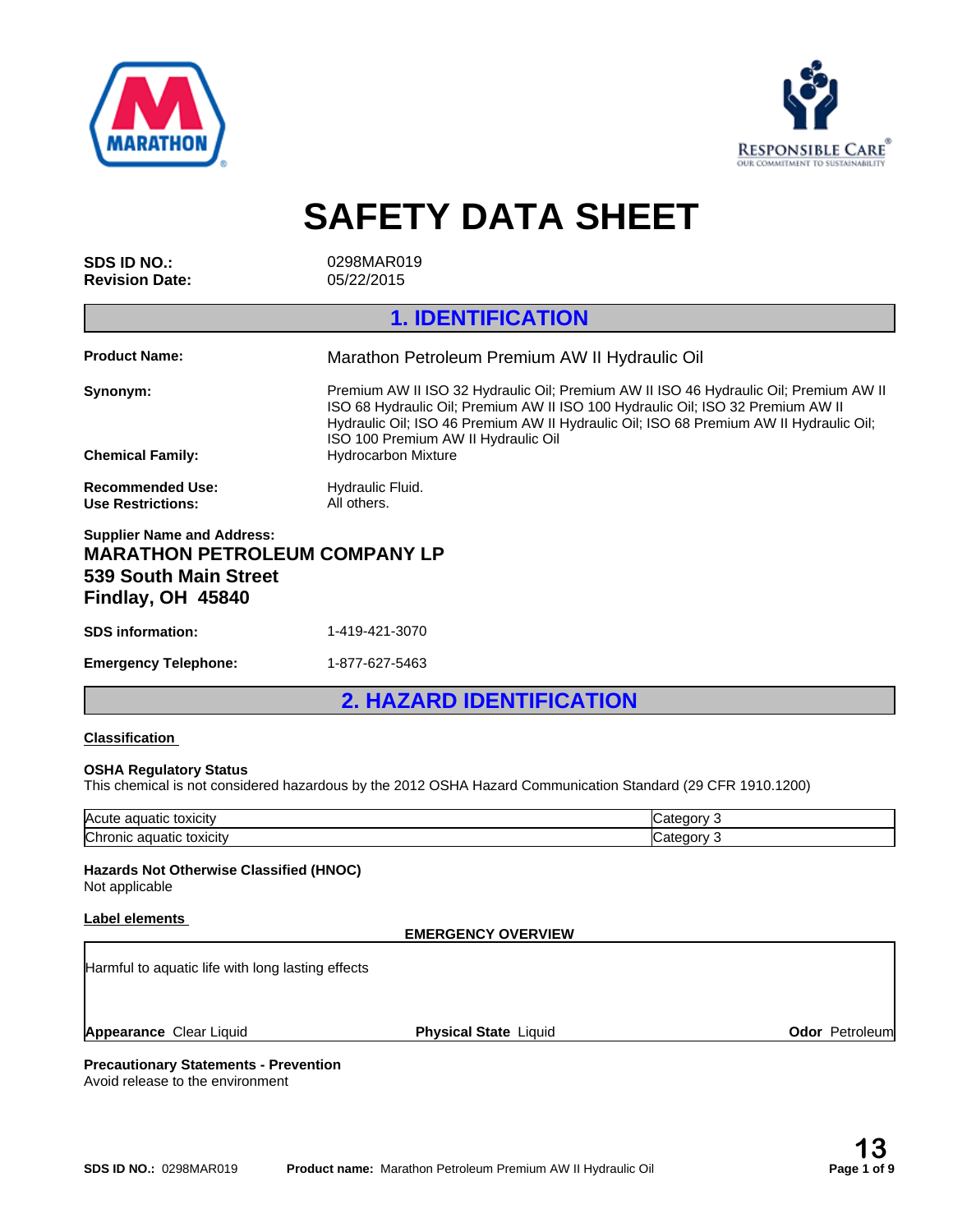### **Precautionary Statements - Response** Not applicable

**Precautionary Statements - Storage** Not applicable

### **Precautionary Statements - Disposal**

Dispose of contents/container at an approved waste disposal plant

### **Additional Information**

Read label before use. Keep out of reach of children. If medical advice is needed, have product container or label at hand.

## **3. COMPOSITION/INFORMATION ON INGREDIENTS**

 $\overline{\phantom{a}}$  ,  $\overline{\phantom{a}}$  ,  $\overline{\phantom{a}}$  ,  $\overline{\phantom{a}}$  ,  $\overline{\phantom{a}}$  ,  $\overline{\phantom{a}}$  ,  $\overline{\phantom{a}}$  ,  $\overline{\phantom{a}}$  ,  $\overline{\phantom{a}}$  ,  $\overline{\phantom{a}}$  ,  $\overline{\phantom{a}}$  ,  $\overline{\phantom{a}}$  ,  $\overline{\phantom{a}}$  ,  $\overline{\phantom{a}}$  ,  $\overline{\phantom{a}}$  ,  $\overline{\phantom{a}}$ 

Lube oil is a complex mixture of highly refined lubricating base stocks and additives.

### **Composition Information:**

| Name                                                         | <b>CAS Number</b> | Weight % |
|--------------------------------------------------------------|-------------------|----------|
| Solvent Refined, Hydrotreated Heavy Paraffinic<br>Distillate | 64742-54-7        | 98-99    |
| 2.6-di-tert-butylphenol                                      | 128-39-2          | .<br>υ.  |

# **4. FIRST AID MEASURES**

### **First Aid Measures**

| <b>General advice</b>   | In case of accident or if you feel unwell, seek medical advice immediately (show directions<br>for use or safety data sheet if possible).                                                                                                                                                                                                                 |  |  |  |
|-------------------------|-----------------------------------------------------------------------------------------------------------------------------------------------------------------------------------------------------------------------------------------------------------------------------------------------------------------------------------------------------------|--|--|--|
| Inhalation:             | Remove to fresh air. If not breathing, institute rescue breathing. If breathing is difficult,<br>ensure airway is clear, give oxygen and continue to monitor. If heart has stopped,<br>immediately begin cardiopulmonary resuscitation (CPR). If symptoms occur get medical<br>attention.                                                                 |  |  |  |
| <b>Skin Contact:</b>    | Wash skin with plenty of soap and water. If irritation or other symptoms occur get medical<br>attention. Wash contaminated clothing and clean shoes before reuse. Any injection injury<br>from high pressure equipment should be evaluated immediately by a physician as<br>potentially serious (See NOTES TO PHYSICIAN).                                 |  |  |  |
| <b>Eye Contact:</b>     | Flush immediately with large amounts of water for at least 15 minutes. Eyelids should be<br>held away from the eyeball to ensure thorough rinsing. Gently remove contacts while<br>flushing. Get medical attention if irritation persists.                                                                                                                |  |  |  |
| Ingestion:              | Rinse mouth out with water. If spontaneous vomiting occurs, keep head below hips, or if<br>patient is lying down, turn body and head to side to prevent aspiration and monitor for<br>breathing difficulty. Never give anything by mouth to an unconscious person. Keep affected<br>person warm and at rest. If symptoms develop, seek medical attention. |  |  |  |
|                         | Most important signs and symptoms, both short-term and delayed with overexposure                                                                                                                                                                                                                                                                          |  |  |  |
| <b>Adverse Effects:</b> | Preexisting skin conditions and/or respiratory disorders may be aggravated by exposure to<br>this product.                                                                                                                                                                                                                                                |  |  |  |
|                         | Indication of any immediate medical attention and special treatment needed                                                                                                                                                                                                                                                                                |  |  |  |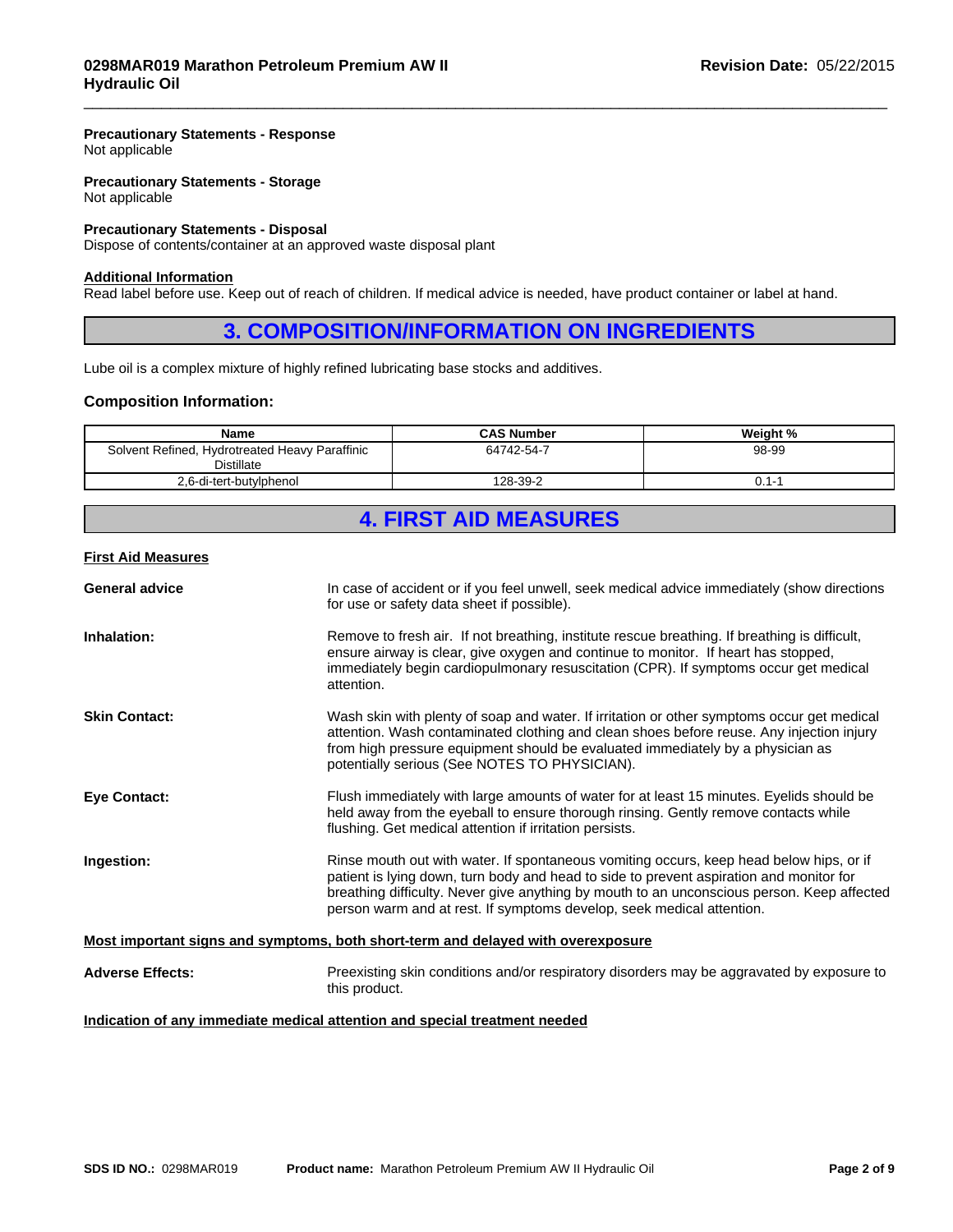|--|

 $\overline{\phantom{a}}$  ,  $\overline{\phantom{a}}$  ,  $\overline{\phantom{a}}$  ,  $\overline{\phantom{a}}$  ,  $\overline{\phantom{a}}$  ,  $\overline{\phantom{a}}$  ,  $\overline{\phantom{a}}$  ,  $\overline{\phantom{a}}$  ,  $\overline{\phantom{a}}$  ,  $\overline{\phantom{a}}$  ,  $\overline{\phantom{a}}$  ,  $\overline{\phantom{a}}$  ,  $\overline{\phantom{a}}$  ,  $\overline{\phantom{a}}$  ,  $\overline{\phantom{a}}$  ,  $\overline{\phantom{a}}$ 

# **5. FIRE-FIGHTING MEASURES**

### **Suitable extinguishing media**

For small fires, Class B fire extinguishing media such as CO2, dry chemical, foam (AFFF/ATC) or water spray can be used. For large fires, water spray, fog or foam (AFFF/ATC) can be used. Firefighting should be attempted only by those who are adequately trained and equipped with proper protective equipment.

### **Unsuitable extinguishing media**

Do not use a solid water stream as it may scatter and spread fire.

### **Specific hazards arising from the chemical**

The product is not combustible per the OSHA Hazard Communication Standard, but will ignite and burn at temperatures exceeding the flash point.

### **Hazardous combustion products**

Smoke, carbon monoxide, and other products of incomplete combustion.

### **Explosion data**

**Sensitivity to Mechanical Impact** No. **Sensitivity to Static Discharge** No.

### **Special protective equipment and precautions for firefighters**

Avoid using straight water streams. Water spray and foam (AFFF/ATC) must be applied carefully to avoid frothing and from as far a distance as possible. Avoid excessive water spray application. Use water spray to cool exposed surfaces from as far a distance as possible. Keep run-off water out of sewers and water sources.

| NFPA:                                     | Health 1 | Flammability 1                                                                                                                                                                                | Instability 0 | Special Hazards - |  |  |
|-------------------------------------------|----------|-----------------------------------------------------------------------------------------------------------------------------------------------------------------------------------------------|---------------|-------------------|--|--|
|                                           |          | <b>6. ACCIDENTAL RELEASE MEASURES</b>                                                                                                                                                         |               |                   |  |  |
| <b>Personal Precautions:</b>              |          | Keep public away. Isolate and evacuate area. Shut off source if safe to do so.                                                                                                                |               |                   |  |  |
| <b>Protective Equipment:</b>              |          | Use personal protection measures as recommended in Section 8.                                                                                                                                 |               |                   |  |  |
| <b>Emergency Procedures:</b>              |          | Advise authorities and National Response Center (800-424-8802) if the product has<br>entered a water course or sewer. Notify local health and pollution control agencies, if<br>appropriate.  |               |                   |  |  |
| <b>Environmental precautions:</b>         |          | Avoid release to the environment. Avoid subsoil penetration.                                                                                                                                  |               |                   |  |  |
| Methods and materials for<br>containment: |          | Prevent further leakage or spillage if safe to do so.                                                                                                                                         |               |                   |  |  |
| up:                                       |          | Methods and materials for cleaning Use suitable absorbent materials such as vermiculite, sand, or clay to clean up residual<br>liquids. Recover and return free product to proper containers. |               |                   |  |  |

## **7. HANDLING AND STORAGE**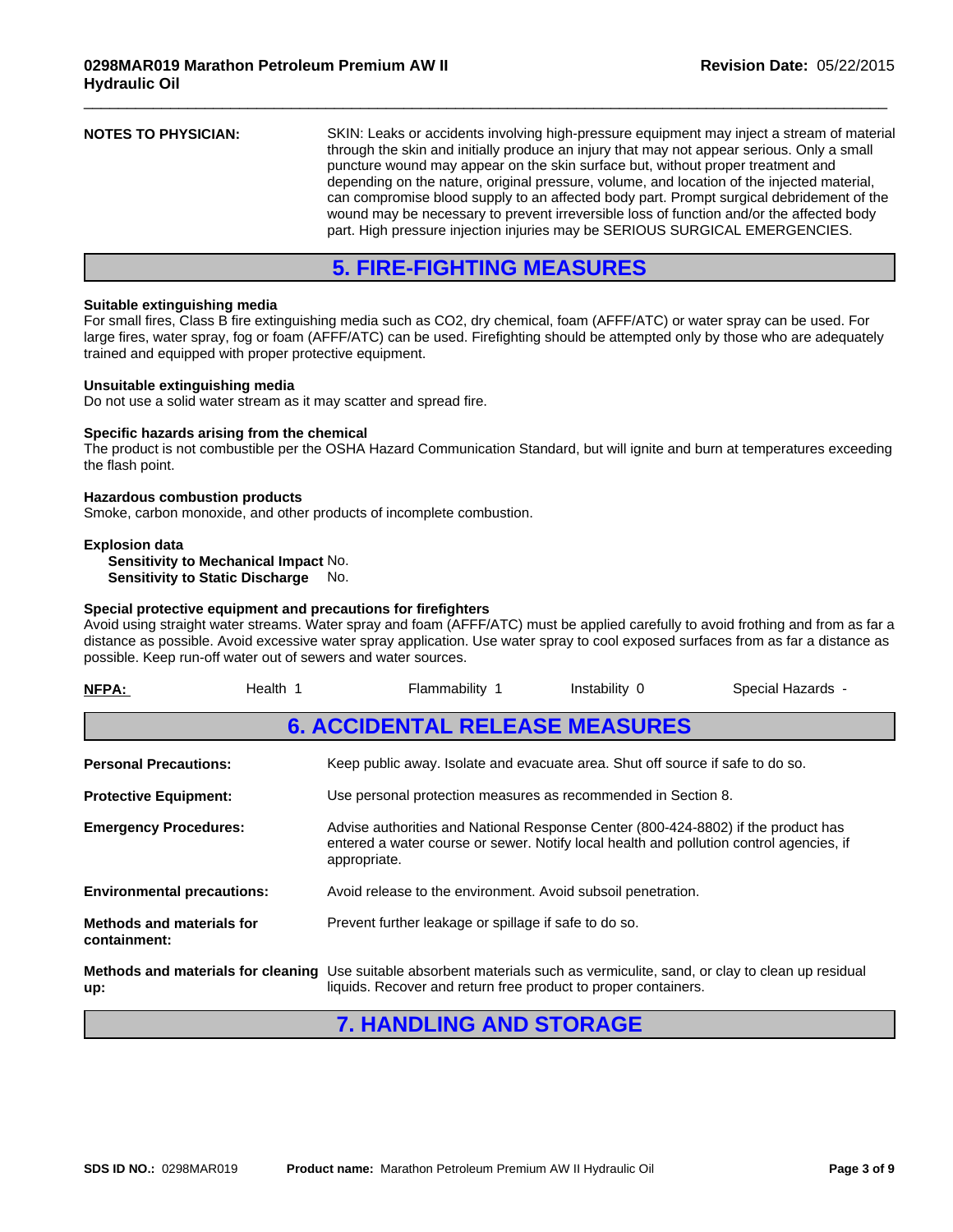| <b>Safe Handling Precautions:</b> | Avoid contact with skin, eyes and clothing. Do not swallow. Avoid breathing vapors or mists.<br>Use good personal hygiene practices. Wash thoroughly after handling. Use personal<br>protection measures as recommended in Section 8. Do not cut, drill, grind or weld on empty<br>containers since explosive residues may remain. Refer to applicable EPA, OSHA, NFPA<br>and consistent state and local requirements.                                                                                        |  |  |
|-----------------------------------|---------------------------------------------------------------------------------------------------------------------------------------------------------------------------------------------------------------------------------------------------------------------------------------------------------------------------------------------------------------------------------------------------------------------------------------------------------------------------------------------------------------|--|--|
|                                   | High-pressure injection of any material through the skin is a serious medical emergency<br>even though the small entrance wound at the injection site may not initially appear serious.<br>These injection injuries can occur from high-pressure equipment such as paint spray or<br>grease or guns, fuel injectors, or pinhole leaks in hoses or hydraulic lines and should all be<br>considered serious. High pressure injection injuries may be SERIOUS SURGICAL<br>EMERGENCIES (See First Aid Section 4). |  |  |
| <b>Storage Conditions:</b>        | Store in properly closed containers that are appropriately labeled and in a cool,<br>well-ventilated area. Containers that have been opened must be carefully resealed and kept<br>upright to prevent leakage. Store away from incompatible materials.                                                                                                                                                                                                                                                        |  |  |
| Incompatible materials            | Strong oxidizing agents.                                                                                                                                                                                                                                                                                                                                                                                                                                                                                      |  |  |

 $\overline{\phantom{a}}$  ,  $\overline{\phantom{a}}$  ,  $\overline{\phantom{a}}$  ,  $\overline{\phantom{a}}$  ,  $\overline{\phantom{a}}$  ,  $\overline{\phantom{a}}$  ,  $\overline{\phantom{a}}$  ,  $\overline{\phantom{a}}$  ,  $\overline{\phantom{a}}$  ,  $\overline{\phantom{a}}$  ,  $\overline{\phantom{a}}$  ,  $\overline{\phantom{a}}$  ,  $\overline{\phantom{a}}$  ,  $\overline{\phantom{a}}$  ,  $\overline{\phantom{a}}$  ,  $\overline{\phantom{a}}$ 

# **8. EXPOSURE CONTROLS/PERSONAL PROTECTION**

| <b>Name</b>                                                                | <b>ACGIH TLV</b>                                                                                                                                                                                                                                                                                                                                                             | <b>OSHA PELS:</b>                                                                                                                                                                 | <b>OSHA - Vacated PELs</b>                                                                                                                                                          | <b>NIOSH IDLH</b> |  |
|----------------------------------------------------------------------------|------------------------------------------------------------------------------------------------------------------------------------------------------------------------------------------------------------------------------------------------------------------------------------------------------------------------------------------------------------------------------|-----------------------------------------------------------------------------------------------------------------------------------------------------------------------------------|-------------------------------------------------------------------------------------------------------------------------------------------------------------------------------------|-------------------|--|
| Solvent Refined, Hydrotreated<br>Heavy Paraffinic Distillate<br>64742-54-7 | Mineral oil, highly/severely<br>refined, inhalable fraction<br>5 mg/m <sup>3</sup> TWA                                                                                                                                                                                                                                                                                       |                                                                                                                                                                                   |                                                                                                                                                                                     |                   |  |
| 2,6-di-tert-butylphenol<br>128-39-2                                        |                                                                                                                                                                                                                                                                                                                                                                              |                                                                                                                                                                                   |                                                                                                                                                                                     |                   |  |
| Notes:                                                                     | were vacated in 1992.                                                                                                                                                                                                                                                                                                                                                        |                                                                                                                                                                                   | The manufacturer has voluntarily elected to provide exposure limits contained in OSHA's<br>1989 air contaminants standard in its SDSs, even though certain of those exposure limits |                   |  |
| <b>Engineering measures:</b>                                               | vapors or mists.                                                                                                                                                                                                                                                                                                                                                             | Local or general exhaust required when using at elevated temperatures that generate                                                                                               |                                                                                                                                                                                     |                   |  |
| Personal protective equipment                                              |                                                                                                                                                                                                                                                                                                                                                                              |                                                                                                                                                                                   |                                                                                                                                                                                     |                   |  |
| Eye protection:                                                            | Use goggles or face-shield if the potential for splashing exists.                                                                                                                                                                                                                                                                                                            |                                                                                                                                                                                   |                                                                                                                                                                                     |                   |  |
| Skin and body protection:                                                  | Wear neoprene, nitrile or PVA gloves to prevent skin contact. Glove suitability is based on<br>workplace conditions and usage. Contact the glove manufacturer for specific advice on<br>glove selection and breakthrough times. Wear appropriate protective clothing.                                                                                                        |                                                                                                                                                                                   |                                                                                                                                                                                     |                   |  |
| <b>Respiratory protection:</b>                                             | Use an approved organic vapor chemical cartridge or supplied air respirators when material<br>produces vapors that exceed permissible exposure limits or excessive vapors are<br>generated. Observe respirator assigned protection factors (APFs) criteria cited in federal<br>OSHA 29 CFR 1910.134. Self-contained breathing apparatus should be used for fire<br>fighting. |                                                                                                                                                                                   |                                                                                                                                                                                     |                   |  |
| Hygiene measures:                                                          | product.                                                                                                                                                                                                                                                                                                                                                                     | Handle in accordance with good industrial hygiene and safety practice. Avoid contact with<br>skin, eyes and clothing. Wash hands before breaks and immediately after handling the |                                                                                                                                                                                     |                   |  |

# **9. PHYSICAL AND CHEMICAL PROPERTIES**

### **Information on basic physical and chemical properties**

| <b>Physical State</b> | Liauid             |
|-----------------------|--------------------|
| Appearance            | Clear Liquid       |
| Color                 | Clear              |
| Odor                  | Petroleum          |
| <b>Odor Threshold</b> | No available data. |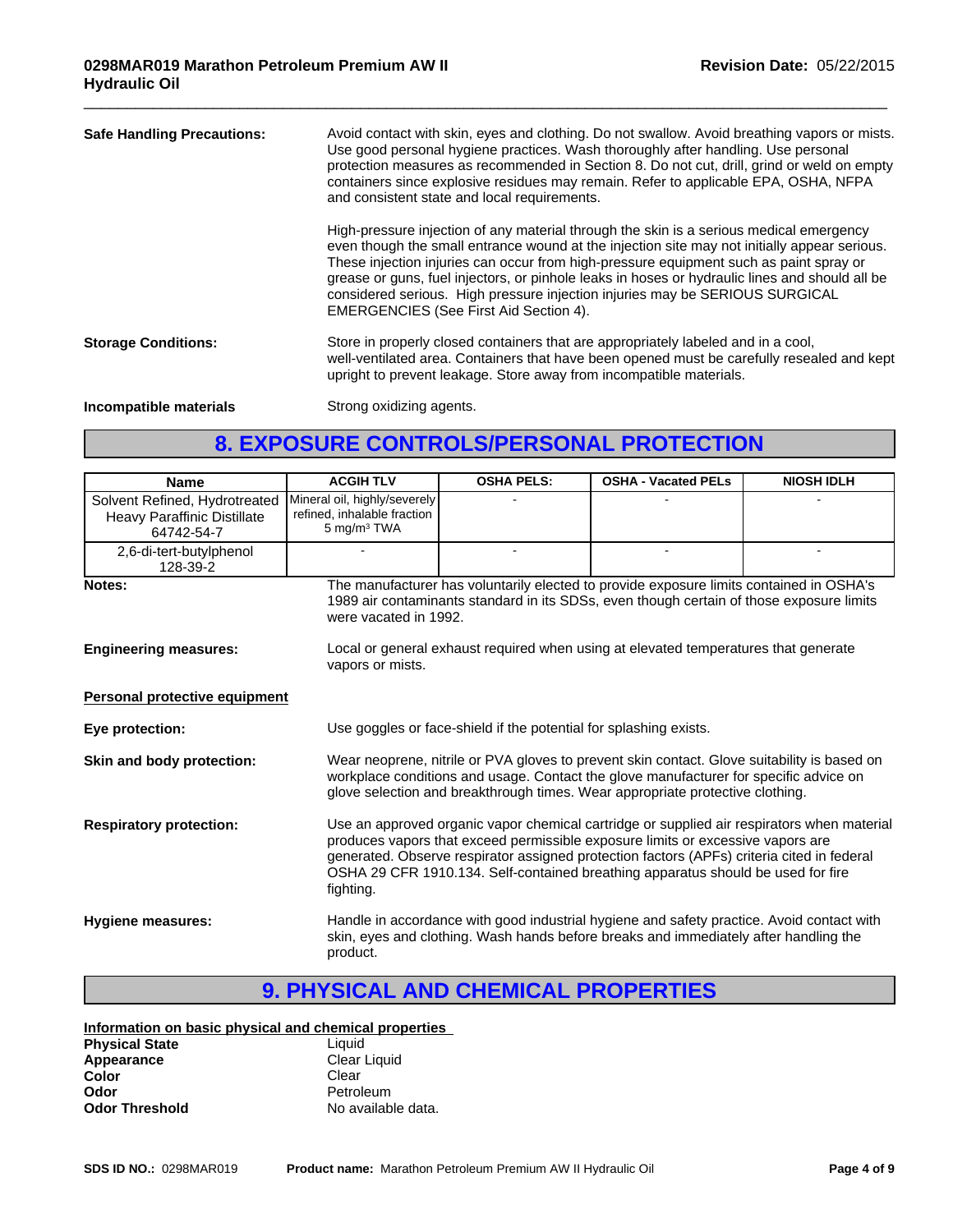| <b>Property</b>                            | <b>Values (Method)</b>                         |
|--------------------------------------------|------------------------------------------------|
| <b>Melting Point / Freezing Point</b>      | No available data.                             |
| Initial Boiling Point / Boiling Range      | No available data.                             |
| <b>Flash Point</b>                         | $>$ 220 °C $/$ $>$ 428 °F (Cleveland Open-Cup) |
| <b>Evaporation Rate</b>                    | No available data.                             |
| Flammability (solid, gas)                  | Not applicable.                                |
| Flammability Limit in Air (%)              |                                                |
| <b>Upper Flammability Limit:</b>           | No available data.                             |
| <b>Lower Flammability Limit:</b>           | No available data.                             |
| <b>Vapor Pressure</b>                      | No available data.                             |
| <b>Vapor Density</b>                       | No available data.                             |
| <b>Specific Gravity / Relative Density</b> | $0.86 - 0.88$                                  |
| <b>Water Solubility</b>                    | No available data.                             |
| Solubility in other solvents               | No available data.                             |
| <b>Partition Coefficient</b>               | No available data.                             |
| Decomposition temperature:                 | No available data.                             |
| pH:                                        | No available data.                             |
| <b>Autoignition Temperature</b>            | No available data.                             |
| <b>Kinematic Viscosity</b>                 | ≥ 28.8 mm2/s @ 40°C / 104°F (ASTM D445)        |
| <b>Dynamic Viscosity</b>                   | No available data.                             |
| <b>Explosive Properties</b>                | No available data.                             |
| <b>Softening Point</b>                     | No available data.                             |
| <b>VOC Content (%)</b>                     | $0.12 - 37.7$ (w/w)                            |
| <b>Density</b>                             | No available data.                             |
| <b>Bulk Density</b>                        | Not applicable.                                |

# **10. STABILITY AND REACTIVITY**

 $\overline{\phantom{a}}$  ,  $\overline{\phantom{a}}$  ,  $\overline{\phantom{a}}$  ,  $\overline{\phantom{a}}$  ,  $\overline{\phantom{a}}$  ,  $\overline{\phantom{a}}$  ,  $\overline{\phantom{a}}$  ,  $\overline{\phantom{a}}$  ,  $\overline{\phantom{a}}$  ,  $\overline{\phantom{a}}$  ,  $\overline{\phantom{a}}$  ,  $\overline{\phantom{a}}$  ,  $\overline{\phantom{a}}$  ,  $\overline{\phantom{a}}$  ,  $\overline{\phantom{a}}$  ,  $\overline{\phantom{a}}$ 

| <b>Reactivity</b>                         | The product is non-reactive under normal conditions. |
|-------------------------------------------|------------------------------------------------------|
| <b>Chemical stability</b>                 | Stable under recommended storage conditions.         |
| <b>Possibility of hazardous reactions</b> | None under normal processing.                        |
| Hazardous polymerization                  | Will not occur.                                      |
| <b>Conditions to avoid</b>                | Sources of heat or ignition.                         |
| Incompatible materials                    | Strong oxidizing agents.                             |
| Hazardous decomposition products          | None known under normal conditions of use.           |

# **11. TOXICOLOGICAL INFORMATION**

### **Potential short-term adverse effects from overexposures**

| <b>Inhalation</b>        | Overheating may produce vapors which may cause respiratory irritation, dizziness and<br>nausea. |
|--------------------------|-------------------------------------------------------------------------------------------------|
| Eye contact              | Exposure to vapor or contact with liquid may cause mild eye irritation.                         |
| <b>Skin contact</b>      | Prolonged or repeated exposure may cause dermatitis, folliculitis or oil acne.                  |
| <b>Ingestion</b>         | May cause irritation of the mouth, throat and gastrointestinal tract.                           |
| Acute Toxicological data |                                                                                                 |
|                          |                                                                                                 |

| Name | D51.<br>−ъ. | D50<br>DΑ | C50<br>In |
|------|-------------|-----------|-----------|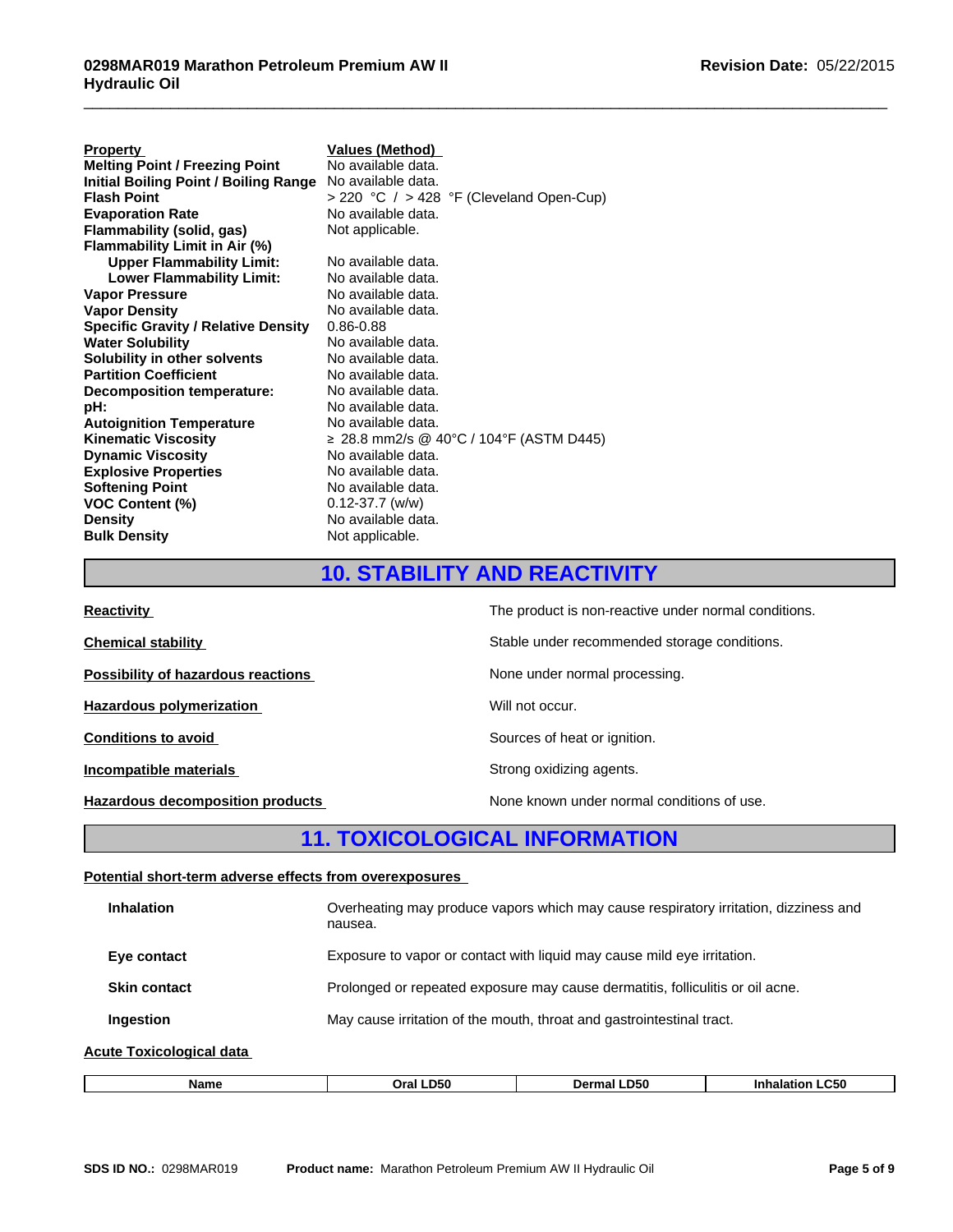| Solvent Refined, Hydrotreated Heavy<br><b>Paraffinic Distillate</b><br>64742-54-7           |                                                                                                                                                                     | > 5000 mg/kg (Rat)                                                                                                               | > 2000 mg/kg (Rabbit)                                                                         | $> 5.5$ mg/l (Rat) 4 h |
|---------------------------------------------------------------------------------------------|---------------------------------------------------------------------------------------------------------------------------------------------------------------------|----------------------------------------------------------------------------------------------------------------------------------|-----------------------------------------------------------------------------------------------|------------------------|
| 2,6-di-tert-butylphenol<br>128-39-2                                                         |                                                                                                                                                                     | > 5000 mg/kg (Rat)                                                                                                               | $> 10$ g/kg (Rabbit)                                                                          |                        |
| Delayed and immediate effects as well as chronic effects from short and long-term exposure  |                                                                                                                                                                     |                                                                                                                                  |                                                                                               |                        |
|                                                                                             |                                                                                                                                                                     |                                                                                                                                  | This product is considered to have a low order of acute and chronic oral and dermal toxicity. |                        |
| Adverse effects related to the physical, chemical and toxicological characteristics         |                                                                                                                                                                     |                                                                                                                                  |                                                                                               |                        |
| <b>Signs &amp; Symptoms</b>                                                                 |                                                                                                                                                                     |                                                                                                                                  | Repeated or prolonged skin contact may cause drying, reddening, itching and cracking.         |                        |
| <b>Sensitization</b>                                                                        |                                                                                                                                                                     | Not expected to be a skin or respiratory sensitizer.                                                                             |                                                                                               |                        |
| <b>Mutagenic effects</b>                                                                    |                                                                                                                                                                     | None known.                                                                                                                      |                                                                                               |                        |
| Carcinogenicity                                                                             |                                                                                                                                                                     | Cancer designations are listed in the table below.                                                                               |                                                                                               |                        |
| <b>Name</b>                                                                                 | <b>ACGIH</b><br>(Class)                                                                                                                                             | <b>IARC</b><br>(Class)                                                                                                           | <b>NTP</b>                                                                                    | <b>OSHA</b>            |
| Solvent Refined,<br><b>Hydrotreated Heavy</b><br><b>Paraffinic Distillate</b><br>64742-54-7 | Mineral oil, poorly/mildly<br>refined<br>Suspected Human<br>Carcinogen (A2)<br>Mineral oil, highly/severely<br>refined, inhalable fraction<br>Not Classifiable (A4) | Mineral oil, untreated or<br>mildly treated<br>Carcinogenic to humans (1)<br>Mineral oil, highly refined<br>Not Classifiable (3) | Mineral oil, poorly/mildly<br>refined<br>Known to be human<br>carcinogen                      | <b>Not Listed</b>      |
| 2,6-di-tert-butylphenol<br>128-39-2                                                         | Not Listed                                                                                                                                                          | <b>Not Listed</b>                                                                                                                | Not Listed                                                                                    | Not Listed             |
| <b>Reproductive toxicity</b>                                                                |                                                                                                                                                                     | None known.                                                                                                                      |                                                                                               |                        |
| <b>Specific Target Organ Toxicity</b><br>(STOT) - single exposure                           |                                                                                                                                                                     | Not classified.                                                                                                                  |                                                                                               |                        |
| <b>Specific Target Organ Toxicity</b><br>(STOT) - repeated exposure                         |                                                                                                                                                                     | Not classified.                                                                                                                  |                                                                                               |                        |

 $\overline{\phantom{a}}$  ,  $\overline{\phantom{a}}$  ,  $\overline{\phantom{a}}$  ,  $\overline{\phantom{a}}$  ,  $\overline{\phantom{a}}$  ,  $\overline{\phantom{a}}$  ,  $\overline{\phantom{a}}$  ,  $\overline{\phantom{a}}$  ,  $\overline{\phantom{a}}$  ,  $\overline{\phantom{a}}$  ,  $\overline{\phantom{a}}$  ,  $\overline{\phantom{a}}$  ,  $\overline{\phantom{a}}$  ,  $\overline{\phantom{a}}$  ,  $\overline{\phantom{a}}$  ,  $\overline{\phantom{a}}$ 

Aspiration hazard **Not classified.** 

# **12. ECOLOGICAL INFORMATION**

**Ecotoxicity Harmful to aquatic life with long lasting effects.** 

| <b>Name</b>                                                                                 | Algae/aguatic plants | Fish                                    | <b>Toxicity to</b><br><b>Microorganisms</b> | <b>Crustacea</b>                          |
|---------------------------------------------------------------------------------------------|----------------------|-----------------------------------------|---------------------------------------------|-------------------------------------------|
| Solvent Refined,<br><b>Hydrotreated Heavy</b><br><b>Paraffinic Distillate</b><br>64742-54-7 |                      | 96-hr LC50 = 5000 mg/L<br>Rainbow trout |                                             | 48-hr $EC50 = 1000$ mg/L<br>Daphnia magna |
| 2,6-di-tert-butylphenol<br>128-39-2                                                         |                      |                                         |                                             | 48-hr $EC50 = 0.45$ mg/l<br>Daphnia magna |

**Persistence and degradability** No information available.

**Bioaccummulation Contains component(s)** with the potential to bioaccumulate.

**Mobility in soil Mobility in solution No information available.** 

**Other adverse effects** 

No information available.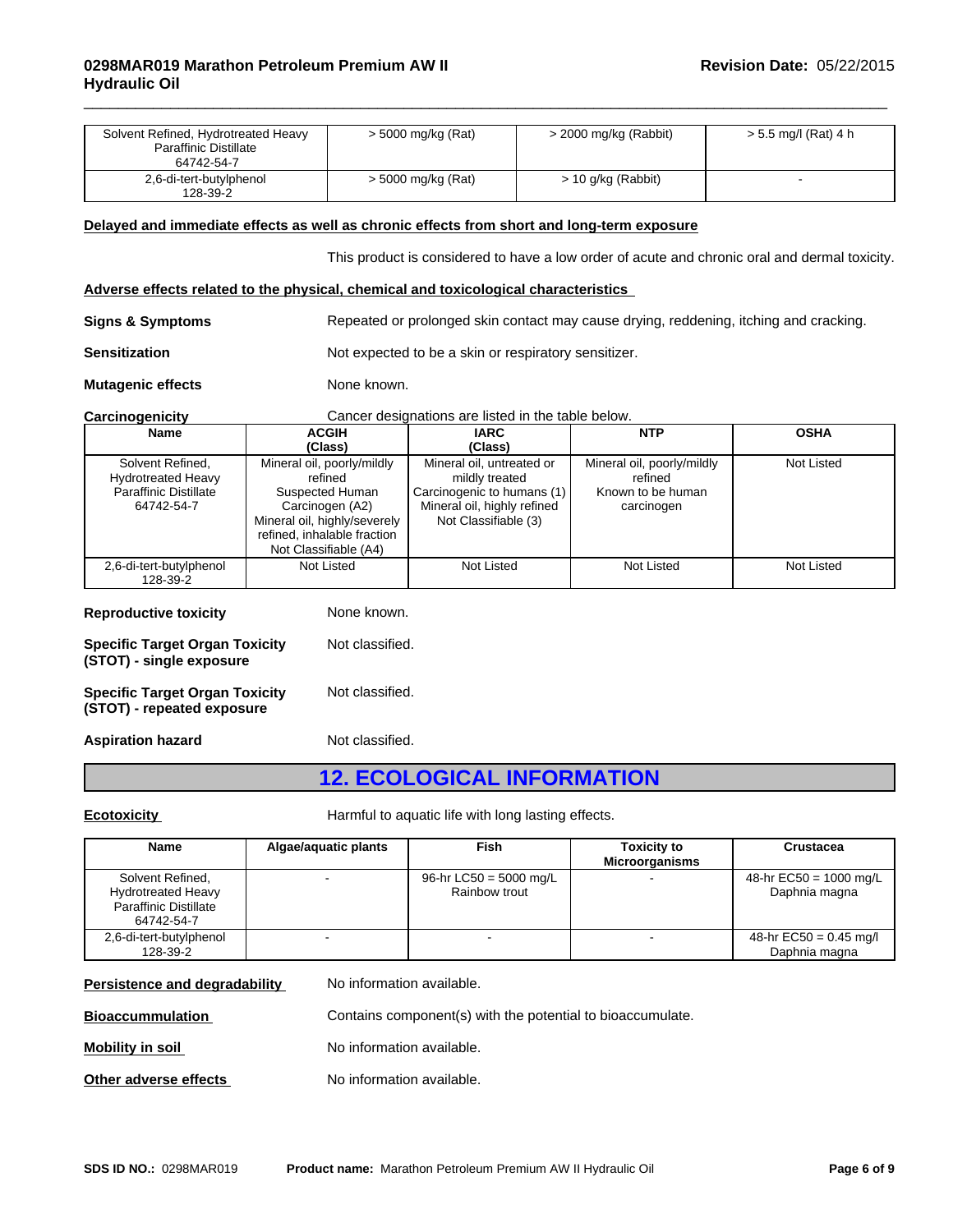# **13. DISPOSAL CONSIDERATIONS**

 $\overline{\phantom{a}}$  ,  $\overline{\phantom{a}}$  ,  $\overline{\phantom{a}}$  ,  $\overline{\phantom{a}}$  ,  $\overline{\phantom{a}}$  ,  $\overline{\phantom{a}}$  ,  $\overline{\phantom{a}}$  ,  $\overline{\phantom{a}}$  ,  $\overline{\phantom{a}}$  ,  $\overline{\phantom{a}}$  ,  $\overline{\phantom{a}}$  ,  $\overline{\phantom{a}}$  ,  $\overline{\phantom{a}}$  ,  $\overline{\phantom{a}}$  ,  $\overline{\phantom{a}}$  ,  $\overline{\phantom{a}}$ 

### **Description of Waste Residues**

No information available.

### **Safe Handling of Wastes**

Handle in accordance with applicable local, state, and federal regulations. Use personal protection measures as required.

### **Disposal of Wastes / Methods of Disposal**

The user is responsible for determining if any discarded material is a hazardous waste (40 CFR 262.11). Dispose of in accordance with federal, state and local regulations.

### **Methods of Contaminated Packaging Disposal**

Empty containers should be completely drained and then discarded or recycled, if possible. Do not cut, drill, grind or weld on empty containers since explosive residues may be present. Dispose of in accordance with federal, state and local regulations.

**14. TRANSPORT INFORMATION**

**DOT (49 CFR 172.101): UN Proper shipping name:** Not Regulated **UN/Identification No:** Not applicable **Transport Hazard Class(es):** Not applicable has expected a set of the set of the set of the product of the Packin<br>
Packing aroup: Not applicable **Packing group:** 

**TDG (Canada): UN Proper shipping name:** Not Regulated UN/Identification No: Not Regulated UN/Identification No: **UN/Identification No:** Not applicable in the Second Water of the Not applicable in the Transport Hazard Class(es): **Transport Hazard Class(es):** Not applicable has expected a set of a set of a set of a set of a set of a set of a<br>Packing aroup: Not applicable **Packing group:** 

## **15. REGULATORY INFORMATION**

### **US Federal Regulatory Information:**

US TSCA Chemical Inventory Section 8(b): This product and/or its components are listed on the TSCA Chemical Inventory.

### **EPA Superfund Amendment & Reauthorization Act (SARA):**

| <b>SARA Section 302:</b> |                                 | This product may contain component(s) that have been listed on EPA's Extremely |
|--------------------------|---------------------------------|--------------------------------------------------------------------------------|
|                          | Hazardous Substance (EHS) List: |                                                                                |
|                          | <b>Marco</b>                    | <b>OFBOLAIOABA</b> Ossilan 000 Faircracha Heronderre                           |

| Name                                                      | <b>CERCLA/SARA - Section 302 Extremely Hazardous</b><br><b>Substances and TPQs</b> |  |
|-----------------------------------------------------------|------------------------------------------------------------------------------------|--|
| Solvent Refined. Hydrotreated Heavy Paraffinic Distillate | N۵                                                                                 |  |
| 2,6-di-tert-butylphenol                                   | N۵                                                                                 |  |

**SARA Section 304:** This product may contain component(s) identified either as an EHS or a CERCLA Hazardous substance which in case of a spill or release may be subject to SARA reporting requirements:

| Name                                                      | <b>CERCLA/SARA - Hazardous Substances and their</b><br><b>Reportable Quantities</b> |
|-----------------------------------------------------------|-------------------------------------------------------------------------------------|
| Solvent Refined, Hydrotreated Heavy Paraffinic Distillate | NΑ                                                                                  |
| 2,6-di-tert-butylphenol                                   | NΑ                                                                                  |

**SARA:**

The following EPA hazard categories apply to this product:

None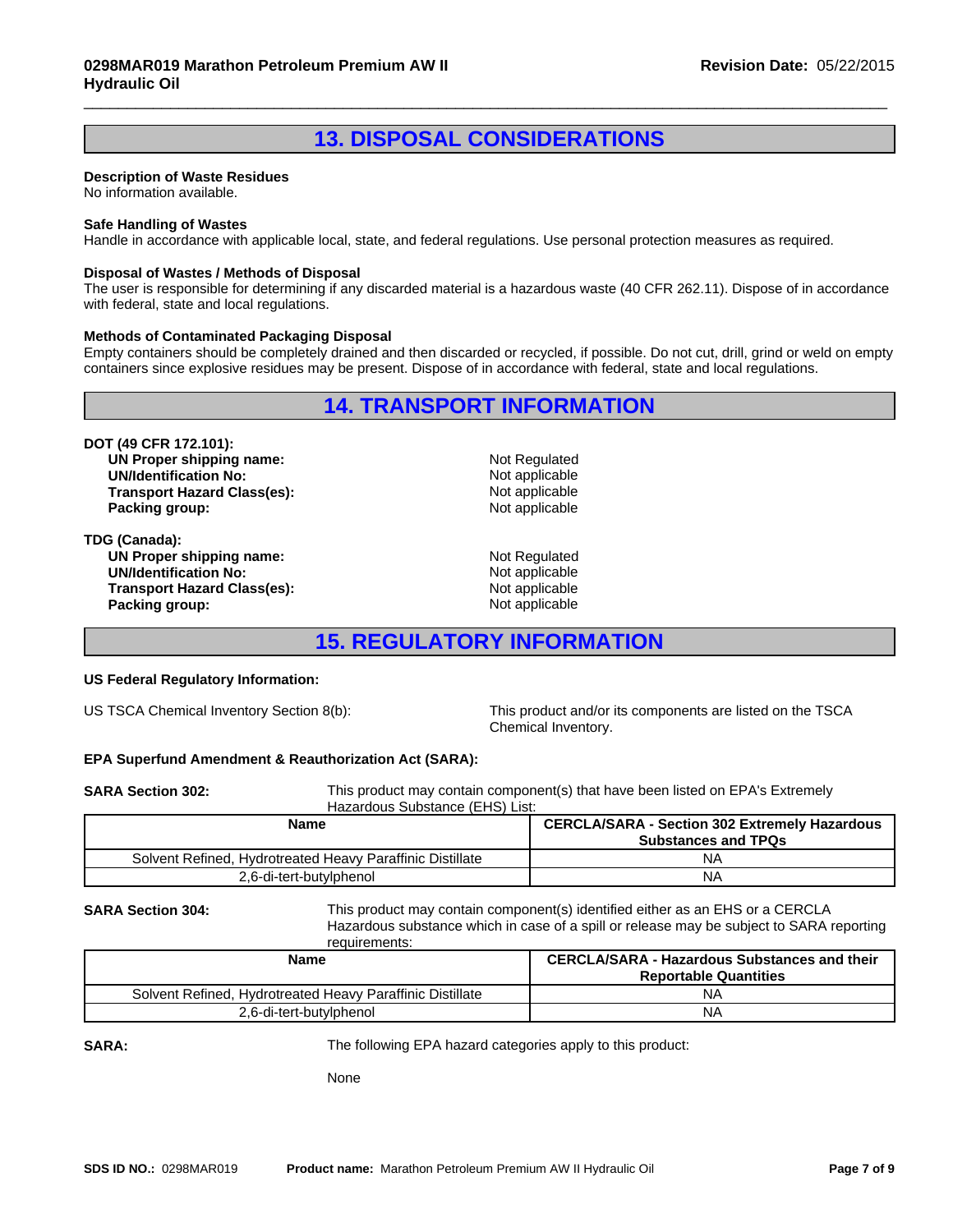**SARA Section 313:** This product may contain component(s), which if in exceedance of the de minimus threshold, may be subject to the reporting requirements of SARA Title III Section 313 Toxic Release Reporting (Form R).

 $\overline{\phantom{a}}$  ,  $\overline{\phantom{a}}$  ,  $\overline{\phantom{a}}$  ,  $\overline{\phantom{a}}$  ,  $\overline{\phantom{a}}$  ,  $\overline{\phantom{a}}$  ,  $\overline{\phantom{a}}$  ,  $\overline{\phantom{a}}$  ,  $\overline{\phantom{a}}$  ,  $\overline{\phantom{a}}$  ,  $\overline{\phantom{a}}$  ,  $\overline{\phantom{a}}$  ,  $\overline{\phantom{a}}$  ,  $\overline{\phantom{a}}$  ,  $\overline{\phantom{a}}$  ,  $\overline{\phantom{a}}$ 

| Name                                                      | <b>CERCLA/SARA 313 Emission reporting:</b> |
|-----------------------------------------------------------|--------------------------------------------|
| Solvent Refined, Hydrotreated Heavy Paraffinic Distillate | None                                       |
| 2.6-di-tert-butylphenol                                   | None                                       |

### **State and Community Right-To-Know Regulations:**

The following component(s) of this material are identified on the regulatory lists below:

| Solvent Refined, Hydrotreated Heavy Paraffinic Distillate |             |
|-----------------------------------------------------------|-------------|
| Louisiana Right-To-Know:                                  | Not Listed. |
| California Proposition 65:                                | Not Listed. |
| New Jersey Right-To-Know:                                 | Not Listed. |
| Pennsylvania Right-To-Know:                               | Not Listed. |
| Massachusetts Right-To Know:                              | Not Listed. |
| Florida Substance List:                                   | Not Listed. |
| Rhode Island Right-To-Know:                               | Not Listed. |
| Michigan Critical Materials Register List:                | Not Listed. |
| Massachusetts Extraordinarily Hazardous Substances:       | Not Listed. |
| California - Regulated Carcinogens:                       | Not Listed. |
| Pennsylvania RTK - Special Hazardous<br>Substances:       | Not Listed. |
| New Jersey - Special Hazardous Substances:                | Carcinogen  |
| New Jersey - Environmental Hazardous                      | Not Listed. |
| Substances List:                                          |             |
| Illinois - Toxic Air Contaminants                         | Present     |
| New York - Reporting of Releases Part 597 -               | Not Listed. |
| List of Hazardous Substances:                             |             |
| 2,6-di-tert-butylphenol                                   |             |
| Louisiana Right-To-Know:                                  | Not Listed. |
| California Proposition 65:                                | Not Listed. |
| New Jersey Right-To-Know:                                 | Not Listed. |
| Pennsylvania Right-To-Know:                               | Not Listed. |
| Massachusetts Right-To Know:                              | Not Listed. |
| Florida Substance List:                                   | Not Listed. |
| Rhode Island Right-To-Know:                               | Not Listed. |
| Michigan Critical Materials Register List:                | Not Listed. |
| Massachusetts Extraordinarily Hazardous Substances:       | Not Listed. |
| California - Regulated Carcinogens:                       | Not Listed. |
| Pennsylvania RTK - Special Hazardous                      | Not Listed. |
| Substances:                                               |             |
| New Jersey - Special Hazardous Substances:                | Not Listed. |
| New Jersey - Environmental Hazardous<br>Substances List:  | Not Listed. |
| Illinois - Toxic Air Contaminants                         | Not Listed. |
| New York - Reporting of Releases Part 597 -               | Not Listed. |
| List of Hazardous Substances:                             |             |

**Canada DSL/NDSL Inventory:** This product and/or its components are listed either on the Domestic Substances List (DSL) or are exempt.

**Canadian Regulatory Information:** "This product has been classified in accordance with the hazard criteria of the Controlled Products Regulations and the (M)SDS contains all the information required by the Controlled Products Regulations."

| <b>Name</b>             | <b>WHMIS: Classifications of</b><br>Canada<br>Substances: | <b>WHMIS: Ingredient</b><br>Canada<br>Disclosure: |
|-------------------------|-----------------------------------------------------------|---------------------------------------------------|
| 2,6-di-tert-butylphenol | D <sub>2</sub> B                                          | 1%                                                |